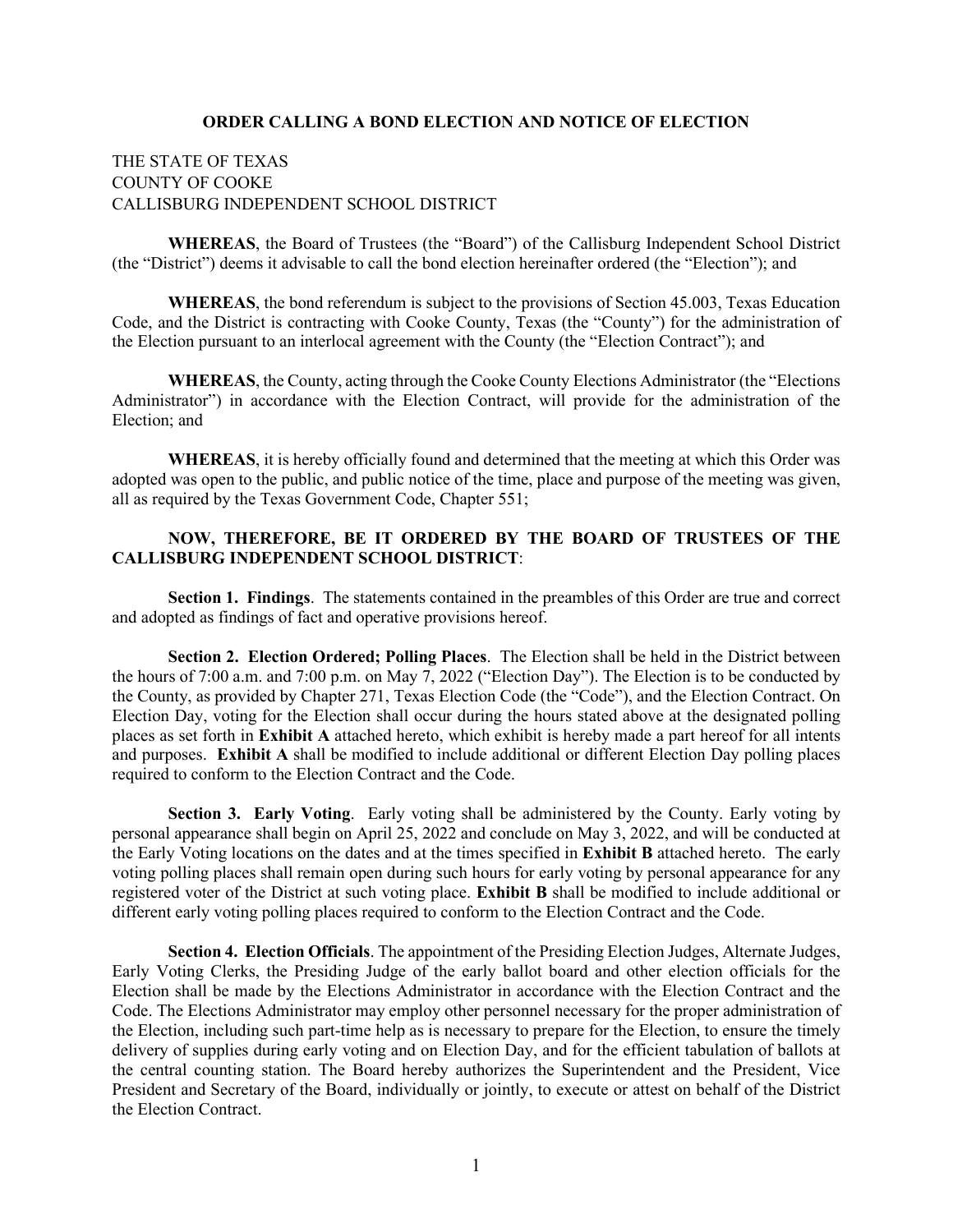**Section 5. Voting by Mail.** Applications for voting by mail for all residents of the District shall be submitted, prior to the applicable deadline prescribed by law, by mail or personal delivery to Cooke County Clerk, 101 S. Dixon St., Gainesville, Texas 76240.

**Section 6. Early Voting Ballots**. An Early Voting Ballot Board shall be created to process early voting results of the Election and the Presiding Judge of the Early Voting Ballot Board shall be designated by the Elections Administrator. The Presiding Judge of the Early Voting Ballot Board shall appoint two or more additional members to constitute the Early Voting Ballot Board members and, if needed, the Signature Verification Committee members required to efficiently process the early voting ballots.

**Section 7. Qualified Voters**. All qualified electors of and residing in the District, shall be entitled to vote at the election.

**Section 8. Propositions**. At the Election the following PROPOSITIONS shall be submitted in accordance with law:

### CALLISBURG INDEPENDENT SCHOOL DISTRICT SPECIAL ELECTION CALLISBURG INDEPENDENT SCHOOL DISTRICT PROPOSITION A

Shall the Board of Trustees of the Callisburg Independent School District be authorized to issue bonds of the District, in one or more series, in the aggregate principal amount of \$11,481,250 for the construction, renovation, acquisition and equipment of school facilities in the District, with the bonds to mature, bear interest and be issued and sold in accordance with law at the time of issuance; and shall the Board of Trustees be authorized to levy and pledge, and cause to be assessed and collected, annual ad valorem taxes, on all taxable property in the District, sufficient, without limit as to rate or amount, to pay the principal of and interest on the bonds and the cost of any credit agreements executed in connection with the bonds?

### CALLISBURG INDEPENDENT SCHOOL DISTRICT SPECIAL ELECTION CALLISBURG INDEPENDENT SCHOOL DISTRICT PROPOSITION B

Shall the Board of Trustees of the Callisburg Independent School District be authorized to issue the bonds of the District, in one or more series, in the aggregate principal amount of \$9,893,750 for the construction, acquisition and equipment of a football stadium, with the bonds to mature, bear interest and be issued and sold in accordance with law at the time of issuance; and shall the Board of Trustees be authorized to levy and pledge, and cause to be assessed and collected, annual ad valorem taxes, on all taxable property in the District, sufficient, without limit as to rate or amount, to pay the principal of and interest on the bonds and the cost of any credit agreements executed in connection with the bonds?

### CALLISBURG INDEPENDENT SCHOOL DISTRICT SPECIAL ELECTION CALLISBURG INDEPENDENT SCHOOL DISTRICT PROPOSITION C

Shall the Board of Trustees of the Callisburg Independent School District be authorized to issue the bonds of the District, in one or more series, in the aggregate principal amount of \$7,125,000 for the construction, acquisition and equipment of recreational facilities in the District, consisting of new baseball and softball fields and facilities and new tennis facilities, with the bonds to mature, bear interest and be issued and sold in accordance with law at the time of issuance; and shall the Board of Trustees be authorized to levy and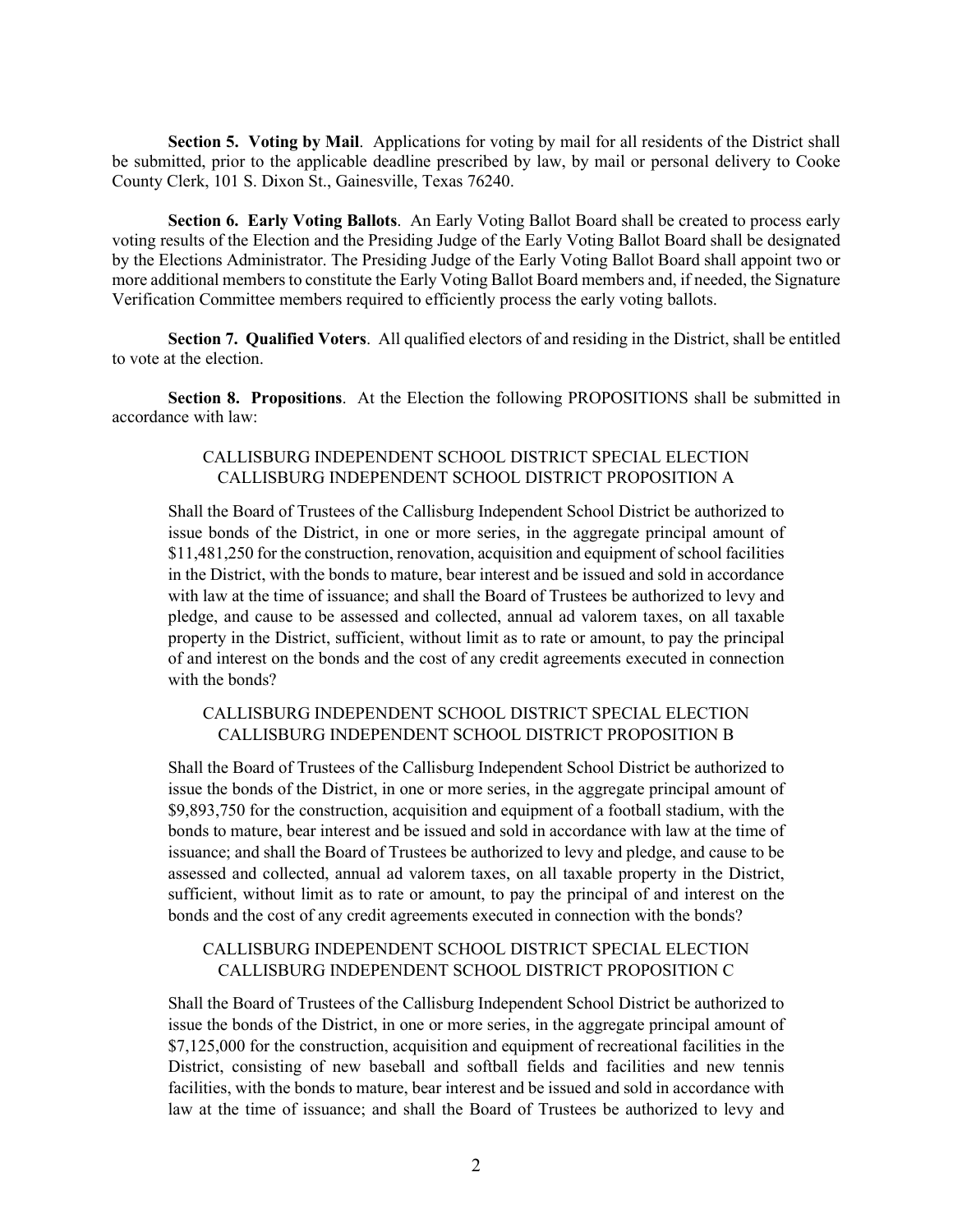pledge, and cause to be assessed and collected, annual ad valorem taxes, on all taxable property in the District, sufficient, without limit as to rate or amount, to pay the principal of and interest on the bonds and the cost of any credit agreements executed in connection with the bonds?

**Section 9. Ballots**. The official ballots for the Election shall be prepared in accordance with the Texas Election Code so as to permit the electors to vote "FOR" or "AGAINST" the aforesaid PROPOSITIONS, with the ballots to contain such provisions, markings and language as required by law, and with such PROPOSITIONS to be expressed substantially as follows:

|                | CALLISBURG INDEPENDENT SCHOOL DISTRICT SPECIAL ELECTION   |  |  |  |  |  |
|----------------|-----------------------------------------------------------|--|--|--|--|--|
|                | CALLISBURG INDEPENDENT SCHOOL DISTRICT PROPOSITION A      |  |  |  |  |  |
|                | ) THE ISSUANCE OF \$11,481,250 OF BONDS BY THE CALLISBURG |  |  |  |  |  |
| <b>FOR</b>     | ) INDEPENDENT SCHOOL DISTRICT FOR THE CONSTRUCTION,       |  |  |  |  |  |
|                | ) RENOVATION, ACQUISITION AND EQUIPMENT OF SCHOOL         |  |  |  |  |  |
| <b>AGAINST</b> | ) FACILITIES IN THE DISTRICT, AND LEVYING THE TAX IN      |  |  |  |  |  |
|                | ) PAYMENT THEREOF. THIS IS A PROPERTY TAX INCREASE.       |  |  |  |  |  |
|                | CALLISBURG INDEPENDENT SCHOOL DISTRICT SPECIAL ELECTION   |  |  |  |  |  |
|                | CALLISBURG INDEPENDENT SCHOOL DISTRICT PROPOSITION B      |  |  |  |  |  |
|                | ) THE ISSUANCE OF \$9,893,750 OF BONDS BY THE CALLISBURG  |  |  |  |  |  |
| <b>FOR</b>     | ) INDEPENDENT SCHOOL DISTRICT FOR THE CONSTRUCTION,       |  |  |  |  |  |
|                | ) ACQUISITION AND EQUIPMENT OF A FOOTBALL STADIUM, AND    |  |  |  |  |  |
| <b>AGAINST</b> | ) LEVYING THE TAX IN PAYMENT THEREOF. THIS IS A PROPERTY  |  |  |  |  |  |
|                | ) TAX INCREASE.                                           |  |  |  |  |  |
|                | CALLISBURG INDEPENDENT SCHOOL DISTRICT SPECIAL ELECTION   |  |  |  |  |  |
|                | CALLISBURG INDEPENDENT SCHOOL DISTRICT PROPOSITION C      |  |  |  |  |  |
|                | ) THE ISSUANCE OF \$7,125,000 OF BONDS BY THE CALLISBURG  |  |  |  |  |  |
|                | ) INDEPENDENT SCHOOL DISTRICT FOR THE CONSTRUCTION,       |  |  |  |  |  |
| <b>FOR</b>     | ) ACQUISITION AND EQUIPMENT OF RECREATIONAL FACILITIES IN |  |  |  |  |  |
|                | ) THE DISTRICT, CONSISTING OF NEW BASEBALL AND SOFTBALL   |  |  |  |  |  |
| <b>AGAINST</b> | ) FIELDS AND FACILITIES AND NEW TENNIS FACILITIES, AND    |  |  |  |  |  |
|                | ) LEVYING THE TAX IN PAYMENT THEREOF. THIS IS A PROPERTY  |  |  |  |  |  |
|                | TAX INCREASE.                                             |  |  |  |  |  |

**Section 10. Compliance with Federal Law**. In all respects, the Election shall be conducted in accordance with the Code. Pursuant to the federal Help America Vote Act ("HAVA") and the Code, at each polling place there shall be at least one voting system that is equipped for disabled individuals, and each such voting system shall be a system that has been certified by the Texas Secretary of State as compliant with HAVA and the Code. The District hereby finds that the voting system to be used by the Elections Administrator in administering the Election is such a system, and orders that such voting equipment or other equipment certified by the Texas Secretary of State shall be used by the District in its elections.

**Section 11. Debt Obligations**. The following information is provided in accordance with the provisions of Section 3.009(b), Texas Election Code.

(a) The proposition language that will appear on the ballot is set forth in Section 9 hereof.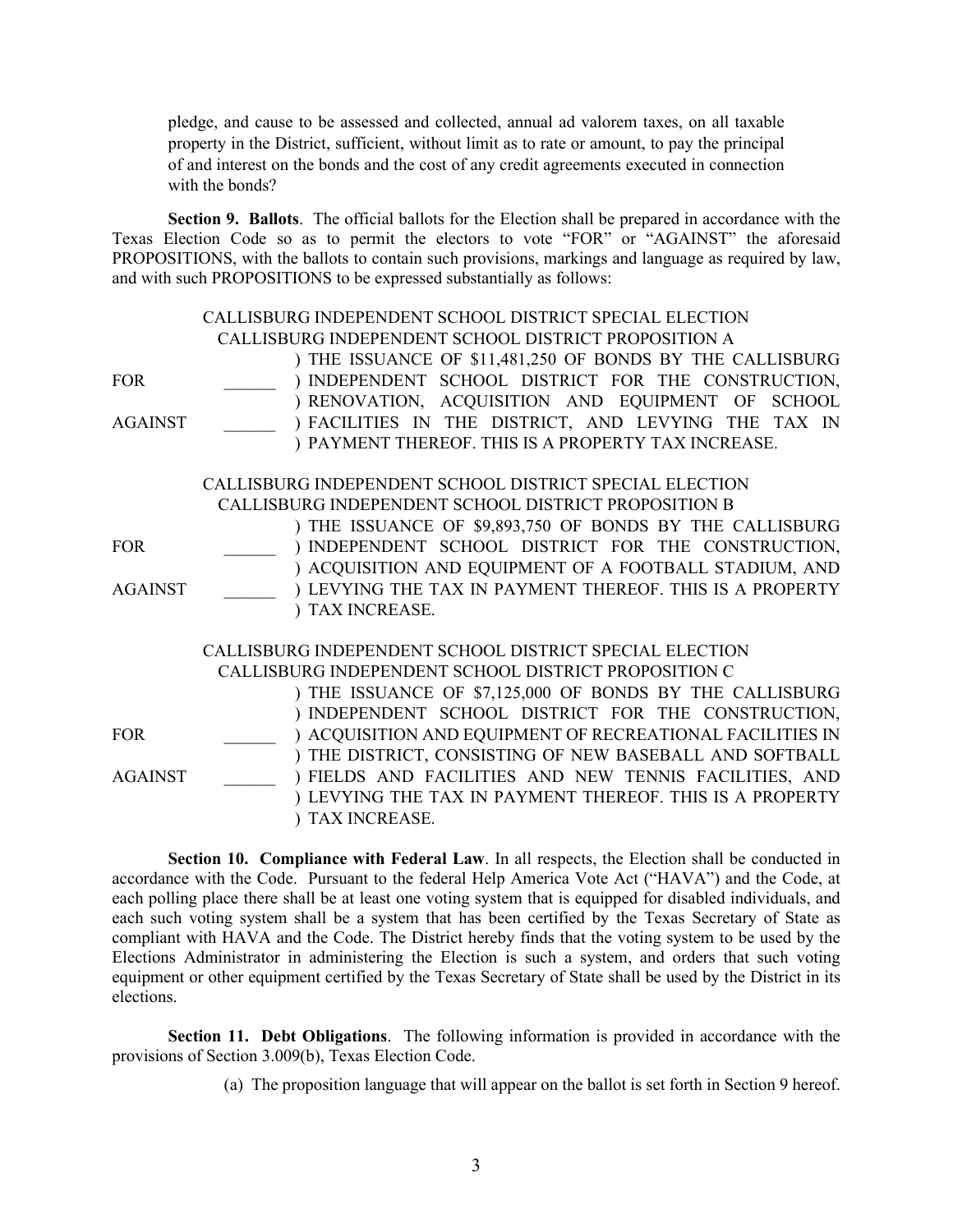(b) The purpose for which the bonds are to be authorized is set forth in Section 8 hereof.

(c) The principal amount of the debt obligations to be authorized is set forth in Section 8 hereof.

(d) If the bonds are approved by the voters, the Board will be authorized to levy annual ad valorem taxes, on all taxable property in the District, sufficient, without limit as to rate or amount, to pay the principal of and interest on the bonds and the cost of any credit agreements executed in connection with the bonds.

(e) Based upon the bond market conditions on the date of adoption of this Order, the maximum interest rate for any series of the bonds is estimated to be 3.375%. Such estimate takes into account a number of factors, including the issuance schedule, maturity schedule and the expected bond ratings of the proposed bonds. Such estimated maximum interest rate is provided as a matter of information, but is not a limitation on the interest rate at which the bonds, or any series thereof, may be sold.

(f) If the bonds are approved, they may be issued in one or more series, to mature over a period not to exceed 40 years from the date of issuance of each series of bonds.

(g) The aggregate amount of the outstanding principal of the District's debt obligations secured by debt service taxes as of the date of this Order is \$14,810,000.00.

(h) The aggregate amount of the outstanding interest on the District's debt obligations secured by debt service taxes as of the date of this Order is \$3,750,159.

(i) The ad valorem debt service tax rate for the District as of the date of this Order is \$0.1361 per \$100 of taxable assessed valuation.

(j) The website for the District (as the authority conducting the election) is https://www.cisdtx.net and the website for the County (as the entity administering the election) is https://www.co.cooke.tx.us/page/cooke.Elections.

-------------------------------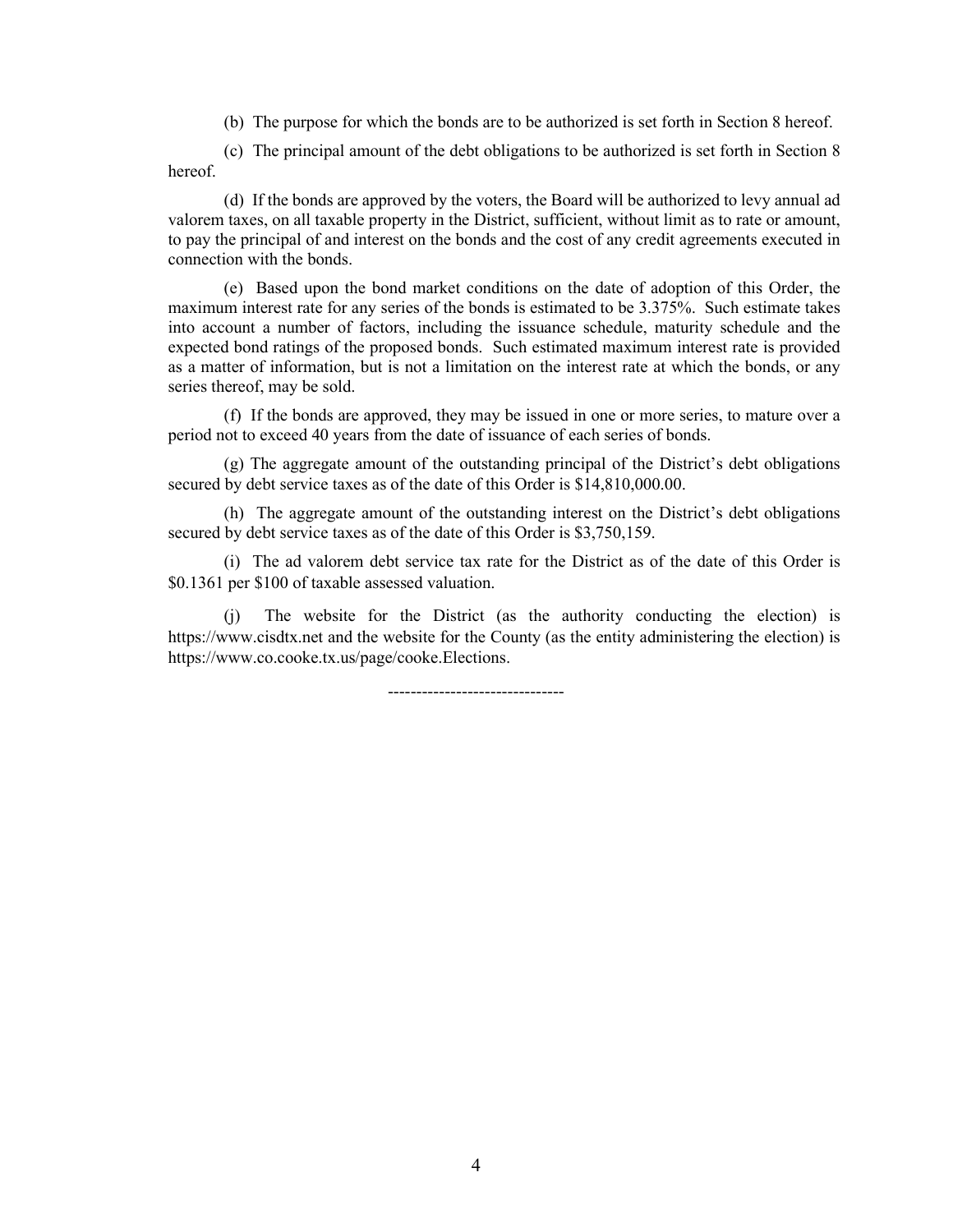### **Exhibit A**

#### **Election Day Hours**

May 7, 2022 7:00 am - 7:00 pm

### **Election Day Polling Locations**

**Precincts 1, 1C, 2, 3, 4 and 4C Cooke County Courthouse Annex 112 S. Dixon Gainesville, TX 76240** 

**Precinct 6 Callisburg Community Center 92 McDaniel St. Gainesville, TX 76240** 

**Precincts 7 and 8 Callisburg Elementary School 648 FM 3164 Gainesville, TX 76240** 

**Precincts 10 and 11 Valley View Baptist Church 504 North Lee Valley View, TX 76272** 

**Precinct 12 Era Community Center 102 Malone St. Era, TX 76238** 

**Precincts 17 and 18 First Baptist Church 121 North Pecan St. Muenster, TX 76252** 

**Precinct 22 Lake Kiowa Lodge 905 West Kiowa Dr. Lake Kiowa, TX 76240** 

**Precincts 21 and 33 Conrad Hall 431 Ash Street Lindsay, TX 76250**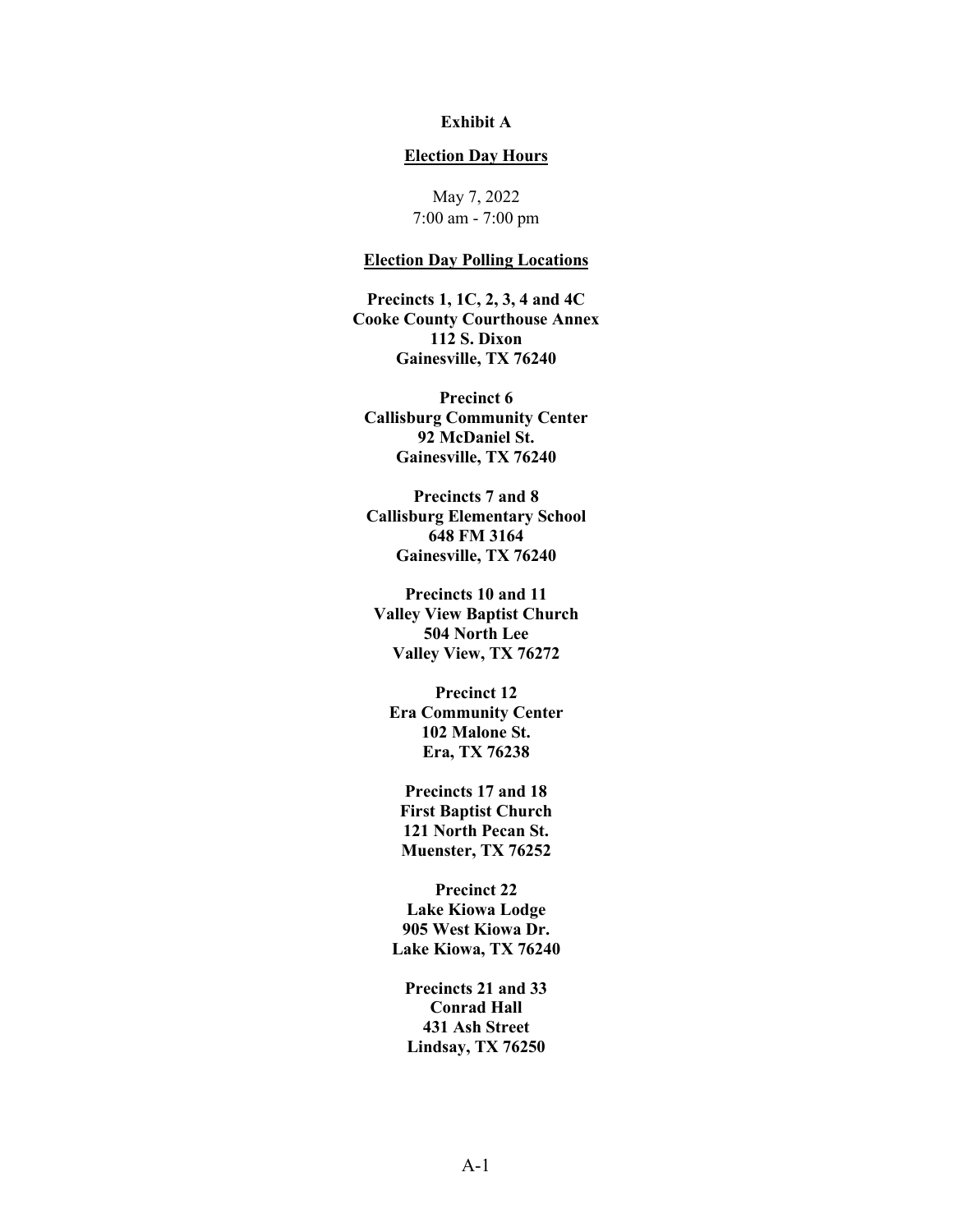### **Exhibit B**

# **Early Voting Polling Locations, Dates and Hours**

**Cooke County Courthouse Annex 112 S. Dixon St. Gainesville, TX 76240** 

**April 25, 2022 – May 3, 2022** 

**8:00 am – 6:00 pm**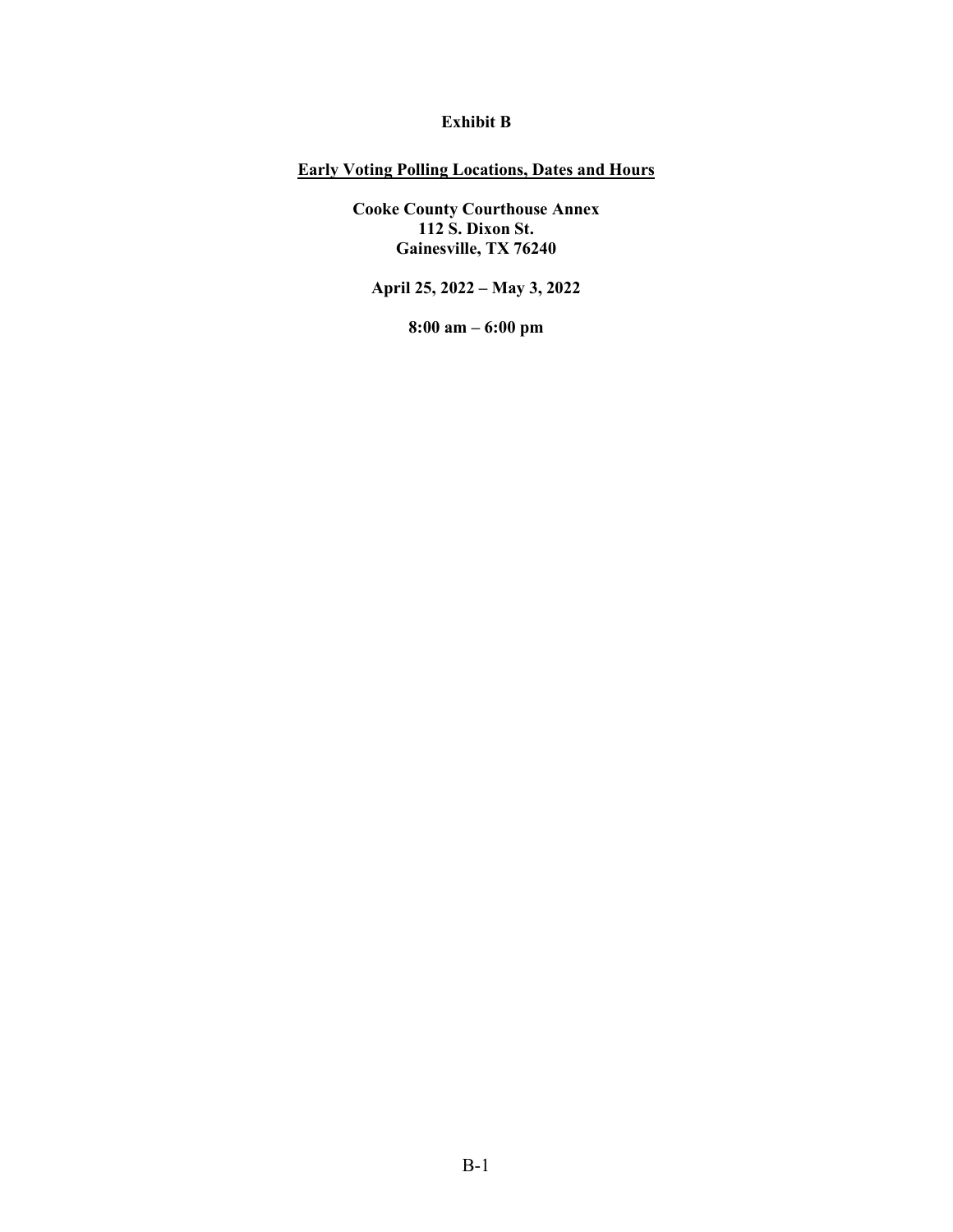# **Voter Information Document – Callisburg Independent School District Special Election Proposition A**

The following information is prepared to comply with Tex. H.B. 477 86<sup>th</sup> Leg., R.S. (2019).

Ballot Information: At the Election, the following language will appear on the ballot:

### CALLISBURG INDEPENDENT SCHOOL DISTRICT SPECIAL ELECTION CALLISBURG INDEPENDENT SCHOOL DISTRICT PROPOSITION A

 $FOR$ AGAINST \_\_\_\_\_\_ ) THE ISSUANCE OF \$11,481,250 OF BONDS BY THE CALLISBURG ) INDEPENDENT SCHOOL DISTRICT FOR THE CONSTRUCTION, ) RENOVATION, ACQUISITION AND EQUIPMENT OF SCHOOL ) FACILITIES IN THE DISTRICT, AND LEVYING THE TAX IN ) PAYMENT THEREOF. THIS IS A PROPERTY TAX INCREASE.

The following table sets forth the estimated principal amount of, and interest due to maturity on, the bonds to be issued if Proposition A passes, and all outstanding obligations of the District secured by and payable from ad valorem taxes.

| Principal    | Estimated        | Estimated              | Principal of            | Remaining          | Combined                |  |
|--------------|------------------|------------------------|-------------------------|--------------------|-------------------------|--|
| Amount of    | interest for     | combined               | District's Existing     | interest on        | Principal and           |  |
| Bonds to be  | Bonds to be      | principal and          | <b>Outstanding Debt</b> | District's         | Interest to timely      |  |
| authorized   | authorized $(1)$ | interest required      |                         | Existing           | pay District's          |  |
|              |                  | to pay on time and     | (as of $2/16/22$ )      | Outstanding        | <b>Outstanding Debt</b> |  |
|              |                  | in full the Bonds      |                         | Debt               |                         |  |
|              |                  | to be authorized $(1)$ |                         | (as of $2/16/22$ ) | (as of $2/16/22$ )      |  |
| \$11,481,250 | \$7,196,153      | \$18,677,403           | \$14,810,000            | \$3,750,159        | \$18,560,159            |  |
|              |                  |                        |                         |                    |                         |  |

 $(1)$  The interest on the proposed bonds was estimated at a rate of 3.375% based on market conditions as of February 16, 2022, and therefore, the interest payable on the proposed bonds may be less than, or more than, the amounts set forth above based on market conditions at the time of sale of the proposed bonds.

Based on the information and assumptions provided in the table above, the estimated maximum annual increase in the amount of taxes that would be imposed on a residence homestead in the District with a taxable appraised value of \$100,000 to repay the proposed bonds, if approved, is \$35.32. This estimate assumes annual growth of the District's base taxable assessed valuation at a rate of 3.00% through tax year 2024, and 0.00% thereafter. Assumes \$40,000 state mandated homestead exemption is approved.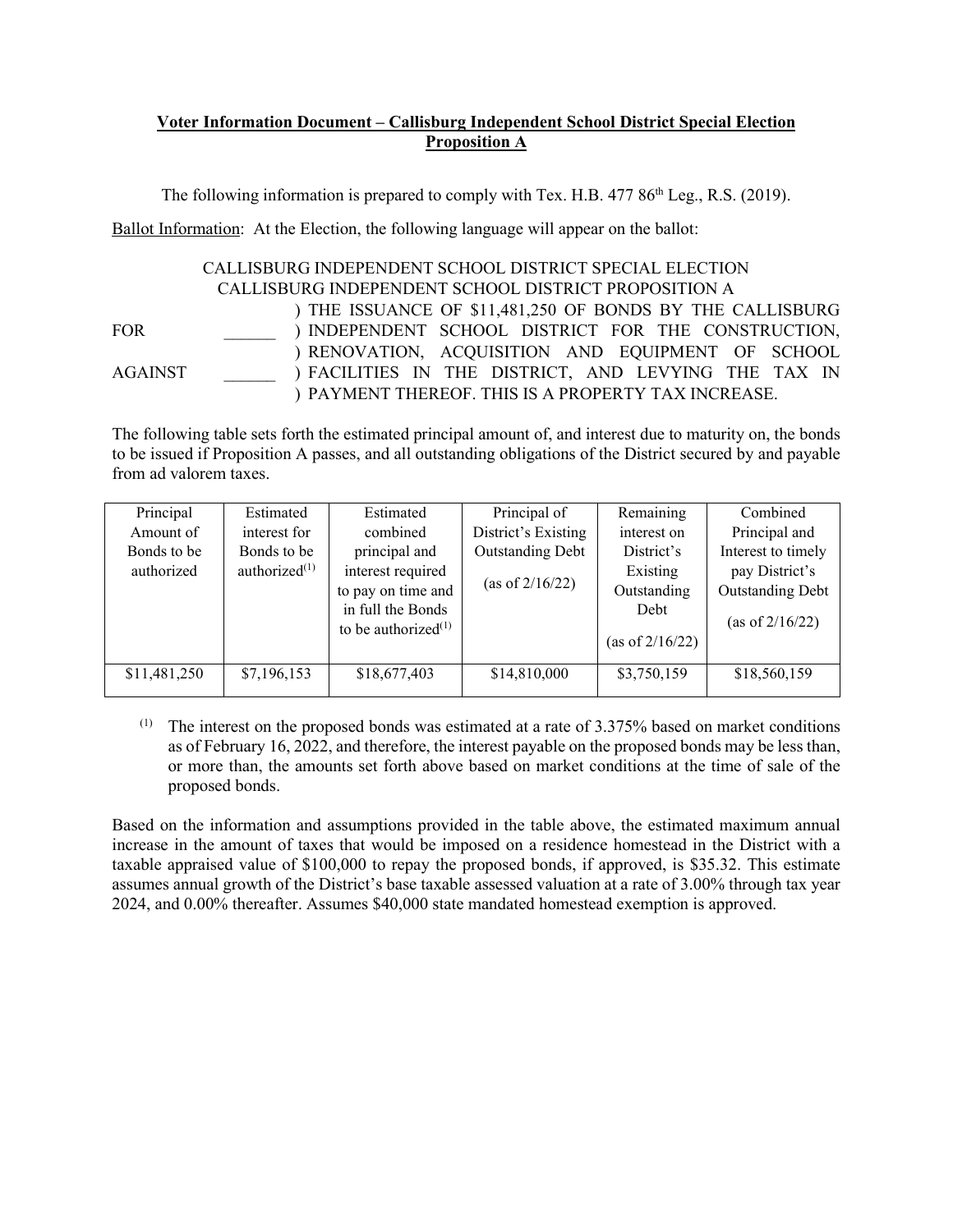# **Voter Information Document – Callisburg Independent School District Special Election Proposition B**

The following information is prepared to comply with Tex. H.B. 477 86<sup>th</sup> Leg., R.S. (2019).

Ballot Information: At the Election, the following language will appear on the ballot:

#### CALLISBURG INDEPENDENT SCHOOL DISTRICT SPECIAL ELECTION CALLISBURG INDEPENDENT SCHOOL DISTRICT PROPOSITION B

 $FOR$ 

AGAINST \_\_\_\_\_\_

) THE ISSUANCE OF \$9,893,750 OF BONDS BY THE CALLISBURG ) INDEPENDENT SCHOOL DISTRICT FOR THE CONSTRUCTION, ) ACQUISITION AND EQUIPMENT OF A FOOTBALL STADIUM, AND ) LEVYING THE TAX IN PAYMENT THEREOF. THIS IS A PROPERTY ) TAX INCREASE.

The following table sets forth the estimated principal amount of, and interest due to maturity on, the bonds to be issued if Proposition B passes, and all outstanding obligations of the District secured by and payable from ad valorem taxes.

| Principal   | Estimated        | Estimated              | Principal of        | Remaining          | Combined                |  |
|-------------|------------------|------------------------|---------------------|--------------------|-------------------------|--|
| Amount of   | interest for     | combined               | District's Existing | interest on        | Principal and           |  |
| Bonds to be | Bonds to be      | principal and          | Outstanding Debt    | District's         | Interest to timely      |  |
| authorized  | authorized $(1)$ | interest required      |                     | Existing           | pay District's          |  |
|             |                  | to pay on time and     | (as of $2/16/22$ )  | Outstanding        | <b>Outstanding Debt</b> |  |
|             |                  | in full the Bonds      |                     | Debt               |                         |  |
|             |                  | to be authorized $(1)$ |                     | (as of $2/16/22$ ) | (as of $2/16/22$ )      |  |
| \$9,893,750 | \$6,548,666      | \$16,442,416           | \$14,810,000        | \$3,750,159        | \$18,560,159            |  |
|             |                  |                        |                     |                    |                         |  |

(2) The interest on the proposed bonds was estimated at a rate of  $3.375\%$  based on market conditions as of February 16, 2022, and therefore, the interest payable on the proposed bonds may be less than, or more than, the amounts set forth above based on market conditions at the time of sale of the proposed bonds.

Based on the information and assumptions provided in the table above, the estimated maximum annual increase in the amount of taxes that would be imposed on a residence homestead in the District with a taxable appraised value of \$100,000 to repay the proposed bonds, if approved, is \$26.04. This estimate assumes annual growth of the District's base taxable assessed valuation at a rate of 3.00% through tax year 2024, and 0.00% thereafter. Assumes \$40,000 state mandated homestead exemption is approved.